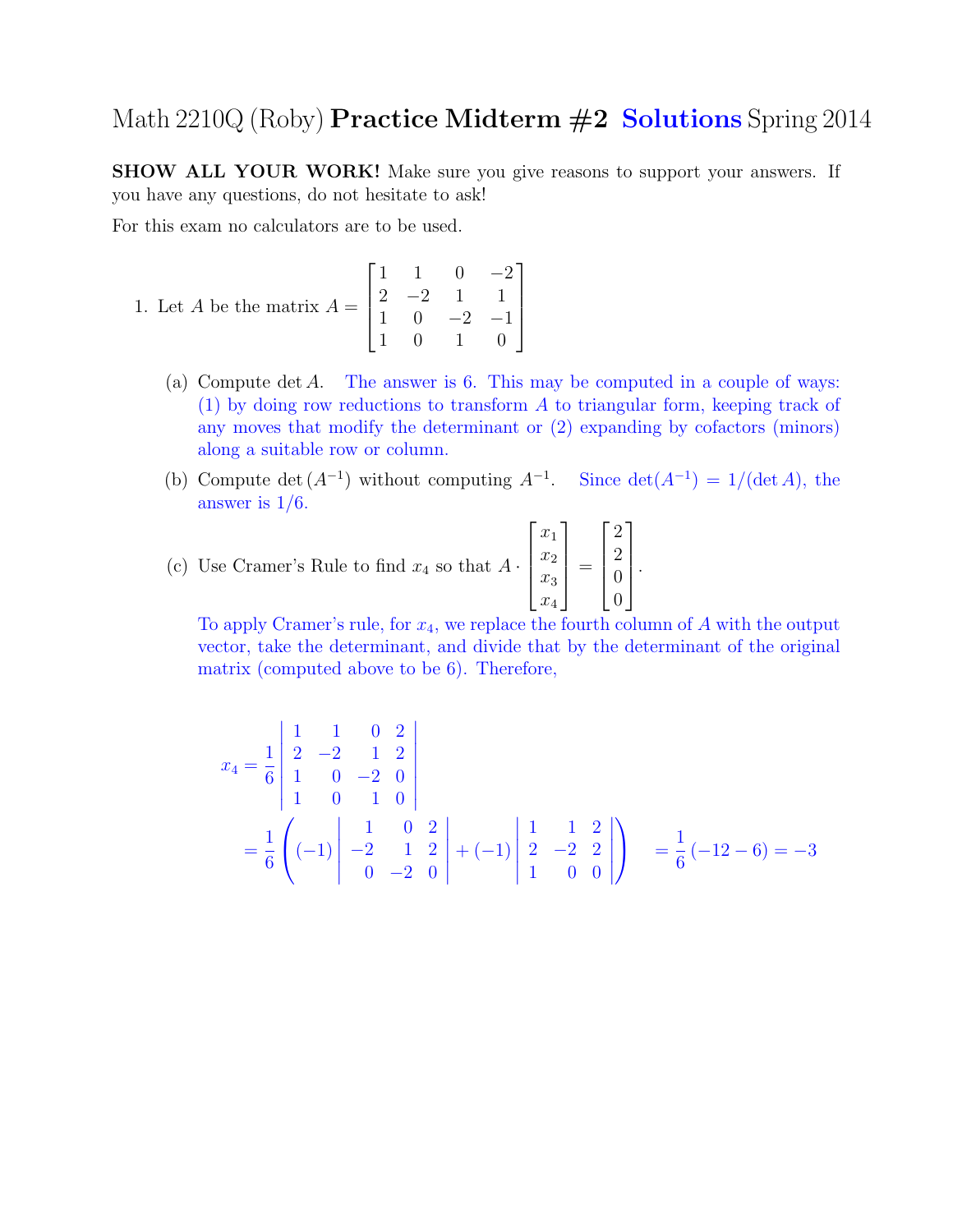2. Find the volume of the parallelepiped determined by the vectors  $\sqrt{ }$  $\overline{1}$ 3 6 7 1  $\vert$ ,  $\sqrt{ }$  $\overline{1}$ 0 4 1 1 , and  $\sqrt{ }$  $\overline{1}$ 2 3 4 1  $\vert \cdot$ 

Take the absolute value of the determinant of the matrix of column vectors to get:  $\mathbb{R}^2$ 

$$
\left\| \begin{array}{ccc} 3 & 0 & 2 \\ 6 & 4 & 3 \\ 7 & 1 & 4 \end{array} \right\| = |-5| = 5.
$$

3. Let  $A =$  $\sqrt{ }$  $\overline{1}$ 1 2 1 0 −1 −1 −2 0 1 3 2 4 4 2 2 1 . Find bases for  $Col A$  and  $Nul A$ . What should the

sum of the dimensions of these two subspaces be? Does your answer check?

By row reduction we see that  $A \sim$  $\Gamma$  $\mathbf{I}$ 1 2 0 −1 3 0 0 1 1 2 0 0 0 0 0 1 has pivots in columns 1 and 3, so we use those columns of A as a basis for Col A. For Nul A, we parameterize the solutions in terms of the free variables to get the basis shown below.

$$
\text{Col } A = \text{Span}\left\{ \begin{bmatrix} 1 \\ -1 \\ 2 \end{bmatrix}, \begin{bmatrix} 1 \\ 0 \\ 4 \end{bmatrix} \right\}, \text{ and } \text{Nul } A = \text{Span}\left\{ \begin{bmatrix} -2 \\ 1 \\ 0 \\ 0 \\ 0 \end{bmatrix}, \begin{bmatrix} 1 \\ 0 \\ -1 \\ 1 \\ 0 \end{bmatrix}, \begin{bmatrix} 3 \\ 0 \\ -2 \\ 0 \\ 1 \end{bmatrix} \right\}
$$

4. Define a transformation  $T : \mathbb{P}_3 \to \mathbb{R}^2$  by  $T(\mathbf{p}) = \begin{bmatrix} \mathbf{p}(0) \\ \mathbf{p}(2) \end{bmatrix}$ .

(a) Show that  $T$  is a linear transformation. Let  $\mathbf{p}, \mathbf{q} \in \mathbb{P}_3$ . Then

$$
T(\mathbf{p}+\mathbf{q}) = \begin{bmatrix} (\mathbf{p}+\mathbf{q})(0) \\ (\mathbf{p}+\mathbf{q})(2) \end{bmatrix} = \begin{bmatrix} \mathbf{p}(0) + \mathbf{q}(0) \\ \mathbf{p}(2) + \mathbf{q}(2) \end{bmatrix} = \begin{bmatrix} \mathbf{p}(0) \\ \mathbf{p}(2) \end{bmatrix} + \begin{bmatrix} \mathbf{q}(0) \\ \mathbf{q}(2) \end{bmatrix} = T(\mathbf{p}) + T(\mathbf{q}).
$$

Similarly, one shows that  $T(c\mathbf{p}) = cT(\mathbf{p})$  for any  $c \in \mathbb{R}$ .

(b) Describe the kernel and range of this linear transformation.

By def. ker T is the set of polys that map to  $\begin{bmatrix} 0 \\ 0 \end{bmatrix}$ 0 , i.e.,  $\{ \mathbf{p} \in \mathbb{P}_3 : \mathbf{p}(0) = \mathbf{p}(2) = 0 \},\$ while range T is all of  $\mathbb{R}^2$ , since for any  $\begin{bmatrix} a \\ b \end{bmatrix}$ b  $\Big] \in \mathbb{R}^2$ , we can always find a polynomial **p** with  $p(0) = a$  and  $p = b$  (e.g., by Lagrange interpolation, or less fancily by noting that matrix below has two pivot columns, so the dimension of range  $T = \dim \mathrm{Col } A = 2$ .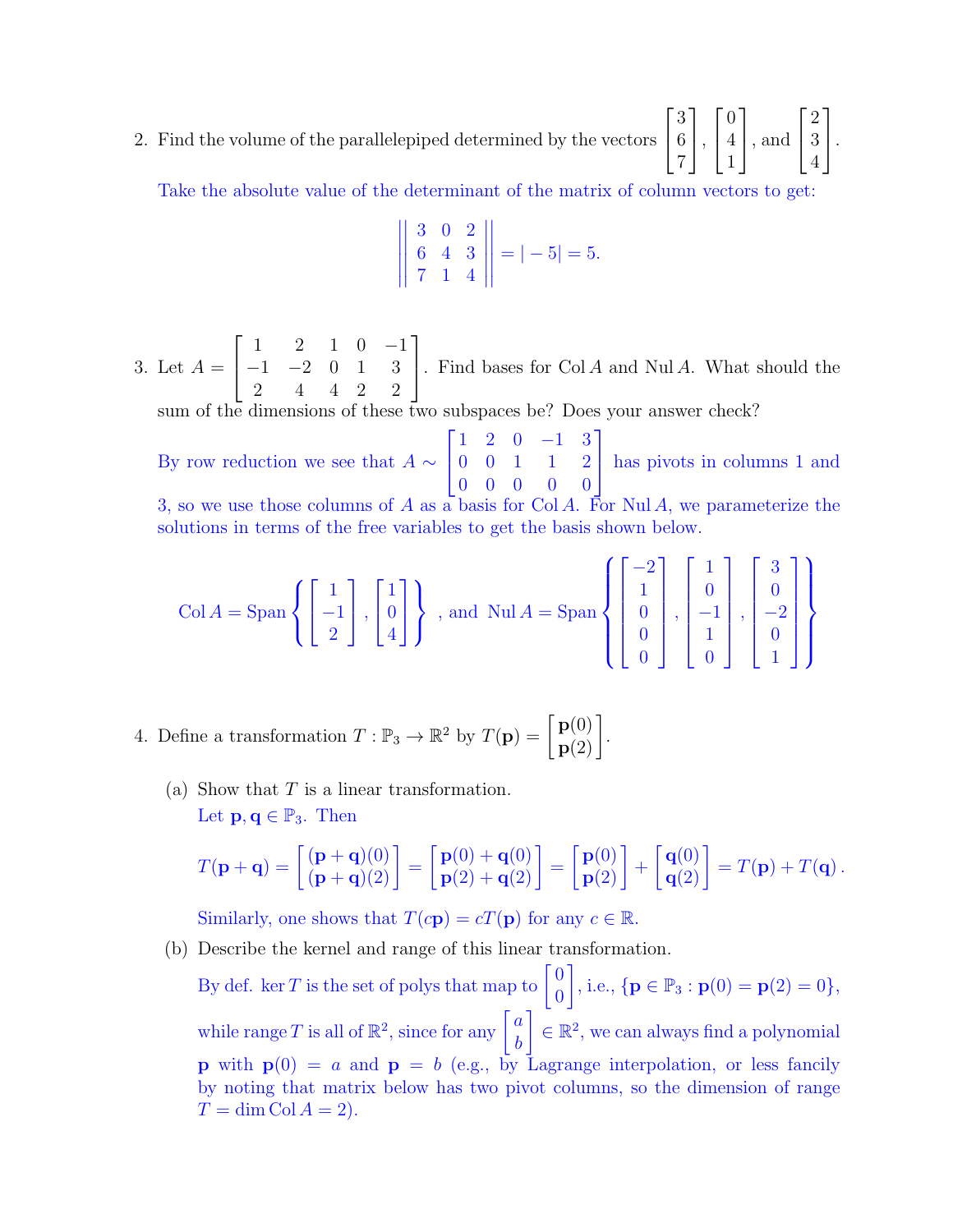- (c) Write the matrix A of this linear transformation in terms of the standard bases for  $\mathbb{P}_3$  and  $\mathbb{R}_2$ .
- (d) Compute a basis for Nul A.

(e) Compute a basis for Col A.  $A =$  $\begin{bmatrix} 1 & 0 & 0 & 0 \\ 1 & 2 & 4 & 8 \end{bmatrix}$ , which is already almost in RREF. So we get bases  $\text{Nul } A = \text{Span } A$  $\overline{1}$  $\int$  $\overline{\mathcal{L}}$  $\sqrt{ }$  $\overline{\phantom{a}}$ 0 −2 1  $\overline{0}$ 1  $\parallel$ ,  $\sqrt{ }$  $\overline{\phantom{a}}$ 0 −4 0 1 1  $\parallel$  $\mathcal{L}$  $\overline{\mathcal{L}}$  $\int$ , and  $\text{Col } A = \text{Span } \left\{ \begin{bmatrix} 1 \\ 1 \end{bmatrix} \right\}$ 1 ,  $\sqrt{0}$  $\begin{bmatrix} 0 \\ 2 \end{bmatrix}$ .

5. Find the dimensions of Nul A and Col A for the matrix  $A =$  $\sqrt{ }$  1 3 −4 2 −1 6 0 0 1 −3 7 0 0 0 0 1 4 −3 0 0 0 0 0 0 1  $\begin{array}{c} \begin{array}{c} \begin{array}{c} \end{array} \end{array} \end{array}$ .

We have dim Col  $A = \text{rk } A = \text{\#pivot } \text{cols} = 3$ , and dim Nul  $A = \text{\#free } \text{vars} = 6-3 = 3$ by the rank-nullity theorem.

6. If A is a  $4 \times 3$  matrix, what is the largest possible dimension of the row space of A? What is the smallest possible dimension? What if A is  $3 \times 4$  matrix? Explain!

Since Row A is spanned by 4 vectors in  $\mathbb{R}^3$ , it has dimension at most 3, and  $A =$  $\lceil I_3 \rceil$  $\boldsymbol{0}$ 1 , shows that dimension is achievable. The smallest possible dimension is 0, achieved by  $A = 0$ . Similar reasoning shows the same bounds for a  $3 \times 4$  matrix.

- 7. Prove or Disprove and Salvage if possible:
	- (a) If A is a  $2 \times 2$  matrix with a zero determinant, then one column of A is multiple of the other. T
	- (b) If  $\lambda$  is an eigenvalue of an  $n \times n$  matrix M, then  $\lambda^2$  is an eigenvalue of  $M^2$ . T
	- (c) If A and B are  $n \times n$  matrices with det  $A = 2$  and det  $B = 3$ , then  $\det(A + B) = 5$ . F
	- (d) Let A and B be  $n \times n$  matrices. If B is obtained from A by adding to one row of A a linear combination of other rows of A, then det  $B = \det A$ . T
	- (e) det  $A^T = \det A$ . F
- 8. Decide whether each statement below is True of False. Justify your answer.
	- (a) The number of pivot columns of a matrix equals the dimension of its column space. T
	- (b) Any plane in  $\mathbb{R}^3$  is a two-dimensional subspace of  $\mathbb{R}^3$ . F
	- (c) The dimension of the vector space  $\mathbb{P}^4$  is 4. F
	- (d) If dim  $V = n$  and S is a linearly indpendent set in V, then S is a basis for V. F